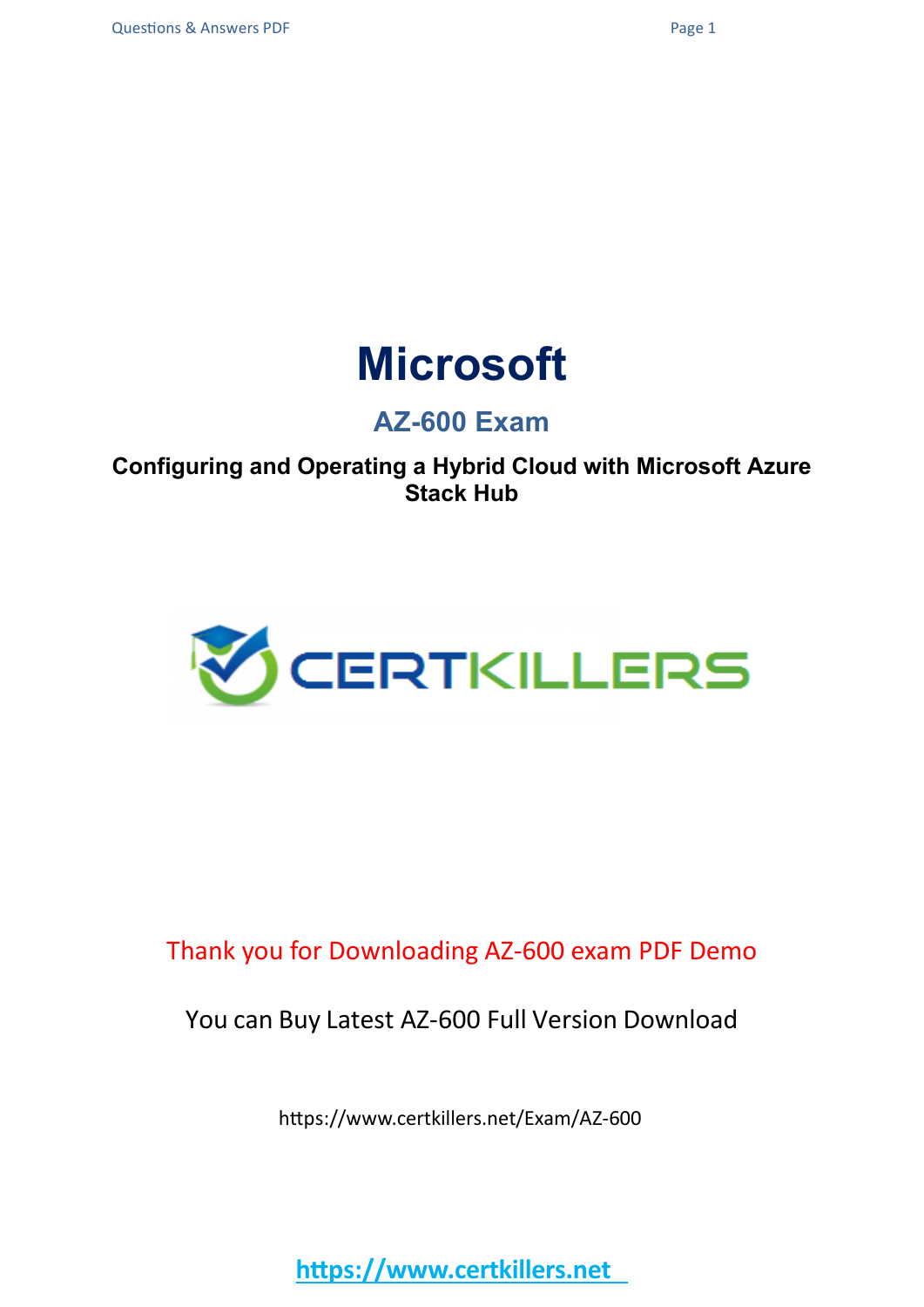## **Version: 5.0**

#### **Topic 1, Litware Office**

#### **Case study**

This is a case study. Case studies are not timed separately. You can use as much exam time as you would like to complete each case. However, there may be additional case studies and sections on this exam. You must manage your time to ensure that you are able to complete all questions included on this exam in the time provided.

To answer the questions included in a case study, you will need to reference information that is provided in the case study. Case studies might contain exhibits and other resources that provide more information about the scenario that is described in the case study. Each question is independent of the other questions in this case study.

At the end of this case study, a review screen will appear. This screen allows you to review your answers and to make changes before you move to the next section of the exam. After you begin a new section, you cannot return to this section.

#### **To start the case study**

To display the first question in this case study, click the Next button. Use the buttons in the left pane to explore the content of the case study before you answer the questions. Clicking these buttons displays information such as business requirements, existing environment, and problem statements. If the case study has an All Information tab, note that the information displayed is identical to the information displayed on the subsequent tabs. When you are ready to answer a question, click the Question button to return to the question.

**Overview**

#### **Existing Environment**

#### **Network Environment**

The Litware offices and the Fabrikam office connect by using a private circuit. Each office connects directly to the Internet.

#### **Identity Environment**

The Litware network contains an Active Directory forest named litwareinc.com. The forest and an Azure Active Directory (Azure AD) tenant named litwareinc.com are integrated by using Active Directory Federation Services (AD FS). Litware has an enterprise certification authority (CA).

The Azure subscriptions of Litware are associated to the litwareic.com Azure AD tenant.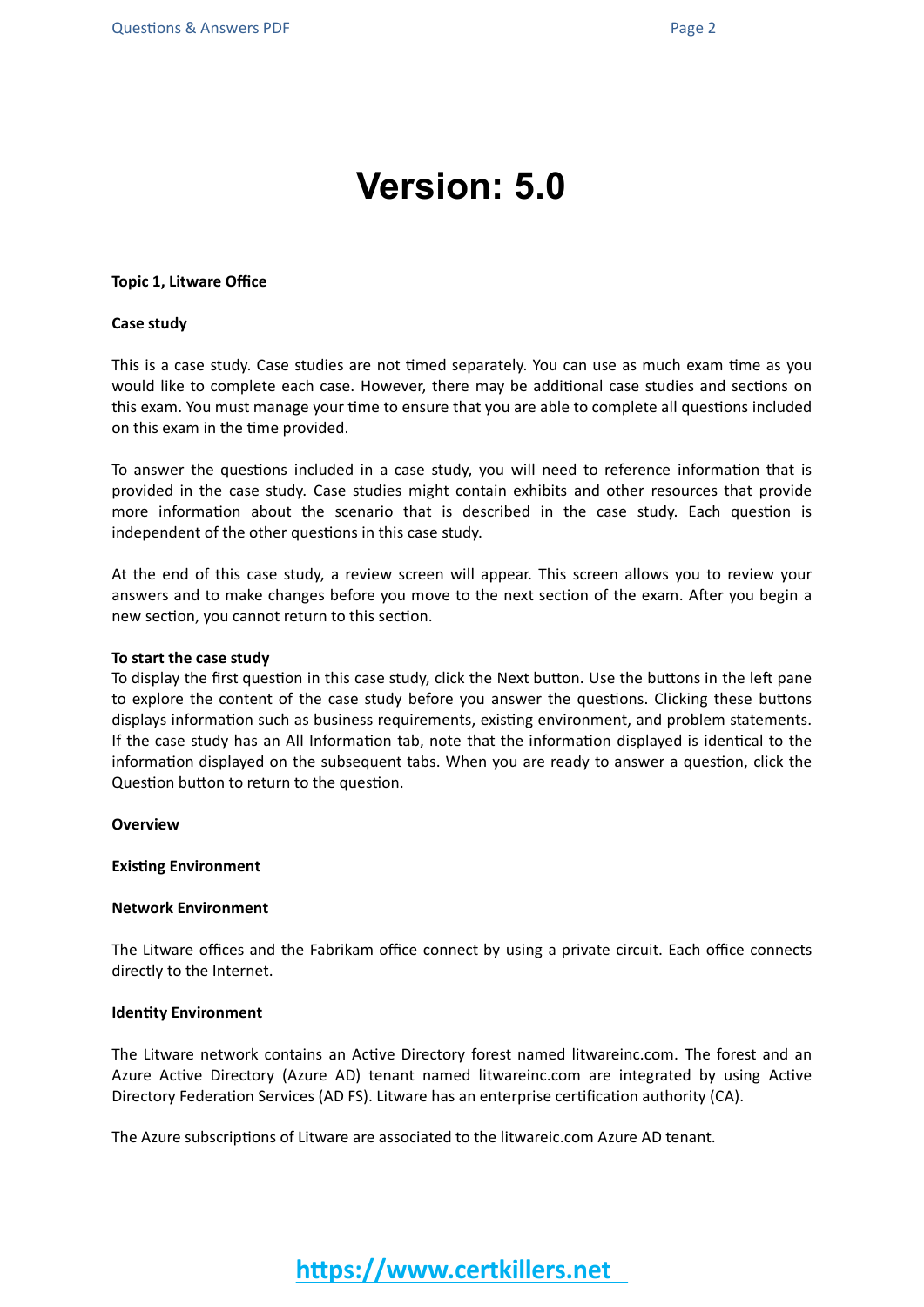Fabrikam also has an Azure AD tenant.

#### **Azure Stack Hub Environment**

Litware has the following two Azure Stack Hub integrated systems:

A fully operational integrated system in Boston that connects to the Internet and has the following configurations:

- Is managed by using an administrator management endpoint of:

https://adminportal.eastus.litwareinc.com

- Has an Azure App Service deployment that has two dedicated, large web workers

- Currently uses version 2005 of Azure Stack Hub

A newly delivered integrated system in Chicago that is disconnected from the Internet and will be managed by using an administrator management endpoint of: https://adminportal.northcentralus.litwareinc.com

#### **Datacenter Environment**

The Chicago datacenter of Litware contains the infrastructure shown in the following table.

| Host                | <b>Operating system</b>                                       | Configuration<br>Can connect to the Internet and CLIENT2 |  |
|---------------------|---------------------------------------------------------------|----------------------------------------------------------|--|
| CLIENT <sub>1</sub> | Windows 10                                                    |                                                          |  |
| CLIENT2             | Windows 10                                                    | Can connect to Azure Stack Hub and CLIENT1               |  |
| ADFS1.              | An AD FS farm that is accessible via<br><b>Windows Server</b> |                                                          |  |
| ADFS2               | 2019                                                          | https://adfs.northcentralus.litwareinc.com               |  |

#### **Current Problems**

During heavy usage, requests to App Service in Boston fail despite low utilization of the web workers.

#### **Requirements**

#### **Planned Changes**

Litware plans to implement the following changes:

Deploy an Event Hubs resource provider to the integrated system in Boston. Make Azure Functions available to Azure Stack Hub users in Boston. Prepare the integrated system in Chicago to be production-ready.

#### **Technical Requirements**

Litware identifies the following technical requirements:

Implement an infrastructure to support Azure Functions on the integrated system in Boston. Provision the certificates required to deploy the Event Hubs resource provider to the integrated system in Boston.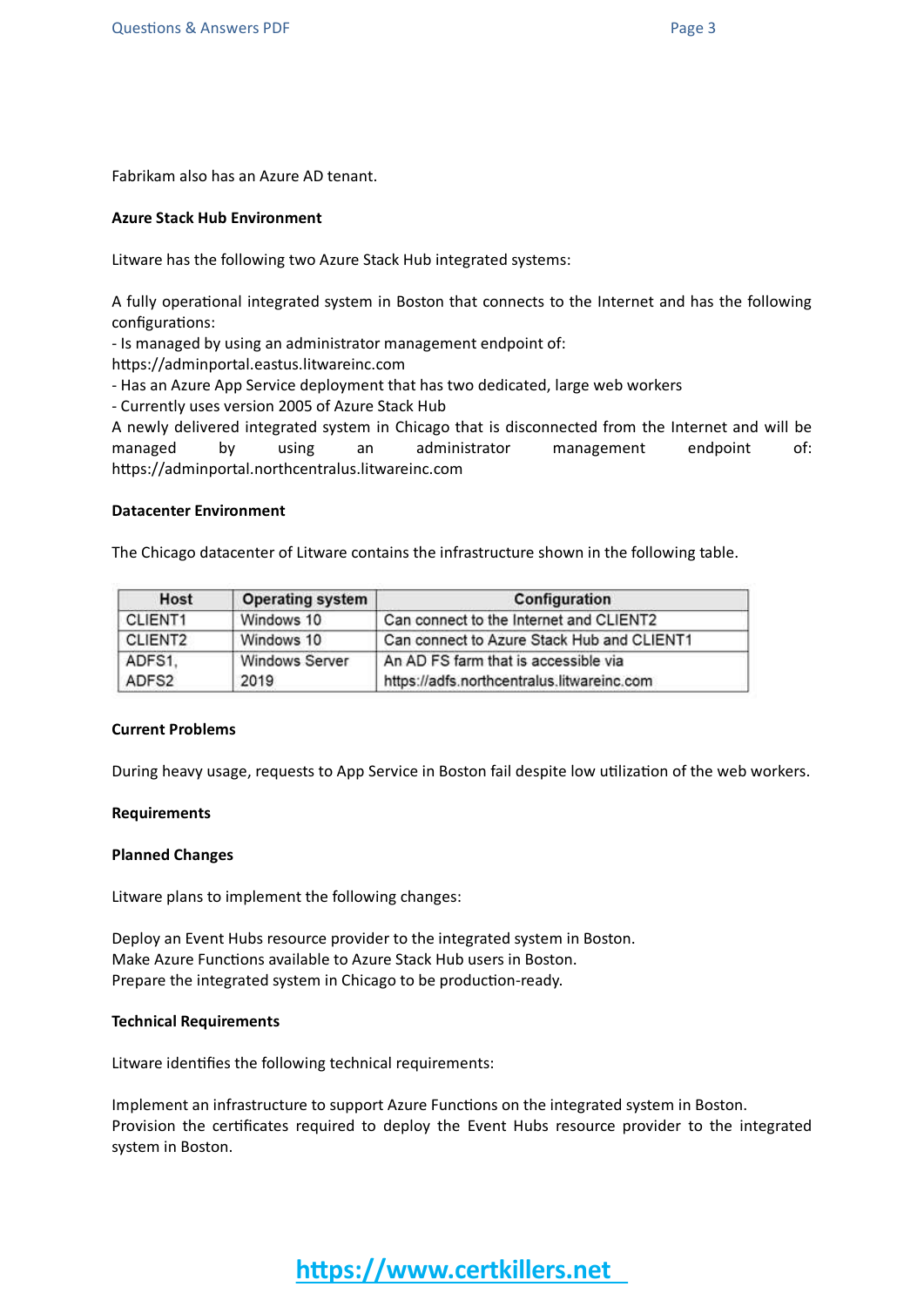Configure an identity provider for the integrated system in Chicago.

Locate the IP address of the privileged endpoint (PEP) of the integrated system in Chicago.

Ensure that only operators have control over the creation of subscriptions on the integrated system in Chicago.

Provision a certificate to provide access to the Azure Resource Manager endpoint of the integrated system in Chicago.

Identify which PowerShell setting on CLIENT1 and CLIENT2 must be modified to register the integrated system in Chicago.

Implement a management app that will use Azure Resource Manager to inventory the resources of the integrated system in Chicago.

#### **Security and Compliance Requirements**

Litware has the following security and compliance requirements:

All infrastructure software must run the latest version, including hotfixes. Litware must have control over certificate revocations.

#### **Business Requirements**

Litware wants to ensure that the users at Fabrikam have secure access to the workloads on the integrated system in Boston.

#### **Updates and Hotfixes**

The current hotfixes and updates available for Azure Stack Hub are:

**Question: 1**

You need to implement the management app. The solution must meet the technical requirements. What should you use?

- A. a PowerShell session to litwareinc.com
- B. a browser session to litwareinc.com
- C. a PowerShell remoting session to the PEP
- D. a browser session to the administrator portal

**Answer: D**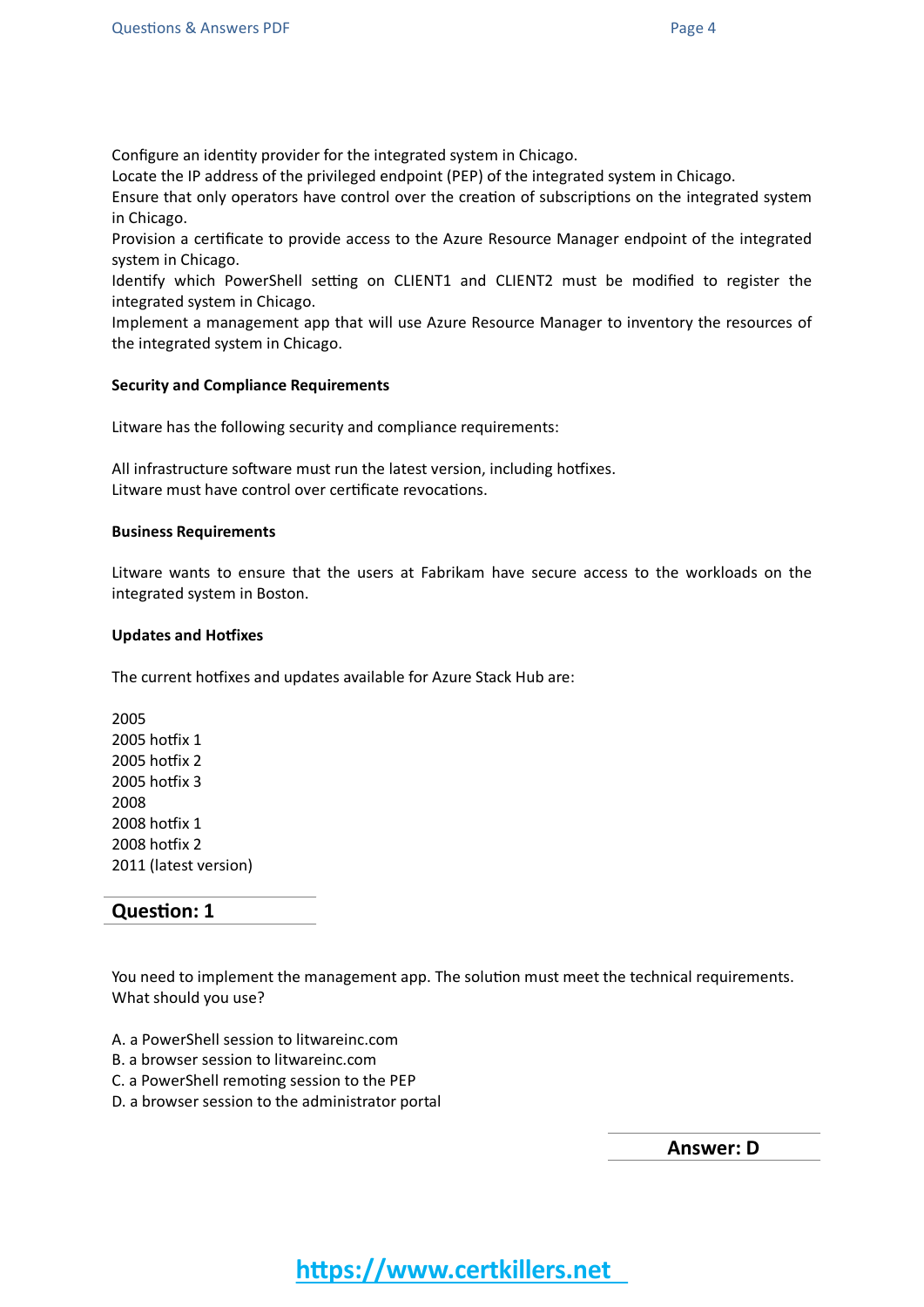Reference:

<https://docs.microsoft.com/en-us/azure-stack/operator/azure-stack-manage-portals?view=azs-2008>

#### **Question: 2**

HOTSPOT

You need to identify the certificate for the integrated system in Chicago. The solution must meet the technical requirements.

What should you identify? To answer, select the appropriate options in the answer area.

NOTE: Each correct selection is worth one point.

| Certificate issuer:       |                                                                                                                                        |         |
|---------------------------|----------------------------------------------------------------------------------------------------------------------------------------|---------|
|                           | <b>Enterprise CA</b>                                                                                                                   |         |
|                           | <b>Public CA</b>                                                                                                                       |         |
|                           | Self-signed                                                                                                                            |         |
| Certificate subject name: |                                                                                                                                        |         |
|                           | adminmanagement.northcentralus.litwareinc.com                                                                                          |         |
|                           | adminportal.northcentralus.litwareinc.com                                                                                              |         |
|                           | management.northcentralus.litwareinc.com                                                                                               |         |
|                           |                                                                                                                                        |         |
|                           |                                                                                                                                        |         |
|                           |                                                                                                                                        | Answer: |
| Certificate issuer:       |                                                                                                                                        |         |
|                           | <b>Enterprise CA</b>                                                                                                                   |         |
|                           | Public CA                                                                                                                              |         |
|                           | Self-signed                                                                                                                            |         |
| Certificate subject name: |                                                                                                                                        |         |
|                           | adminmanagement.northcentralus.litwareinc.com<br>adminportal.northcentralus.litwareinc.com<br>management.northcentralus.litwareinc.com |         |

Explanation:

When deploying Azure Stack Hub in disconnected mode it is recommended to use certificates issued by an enterprise certificate authority. This is important because clients accessing Azure Stack Hub endpoints must be able to contact the certificate revocation list (CRL).

Reference:

<https://docs.microsoft.com/en-us/azure-stack/operator/azure-stack-pki-certs?view=azs-2008>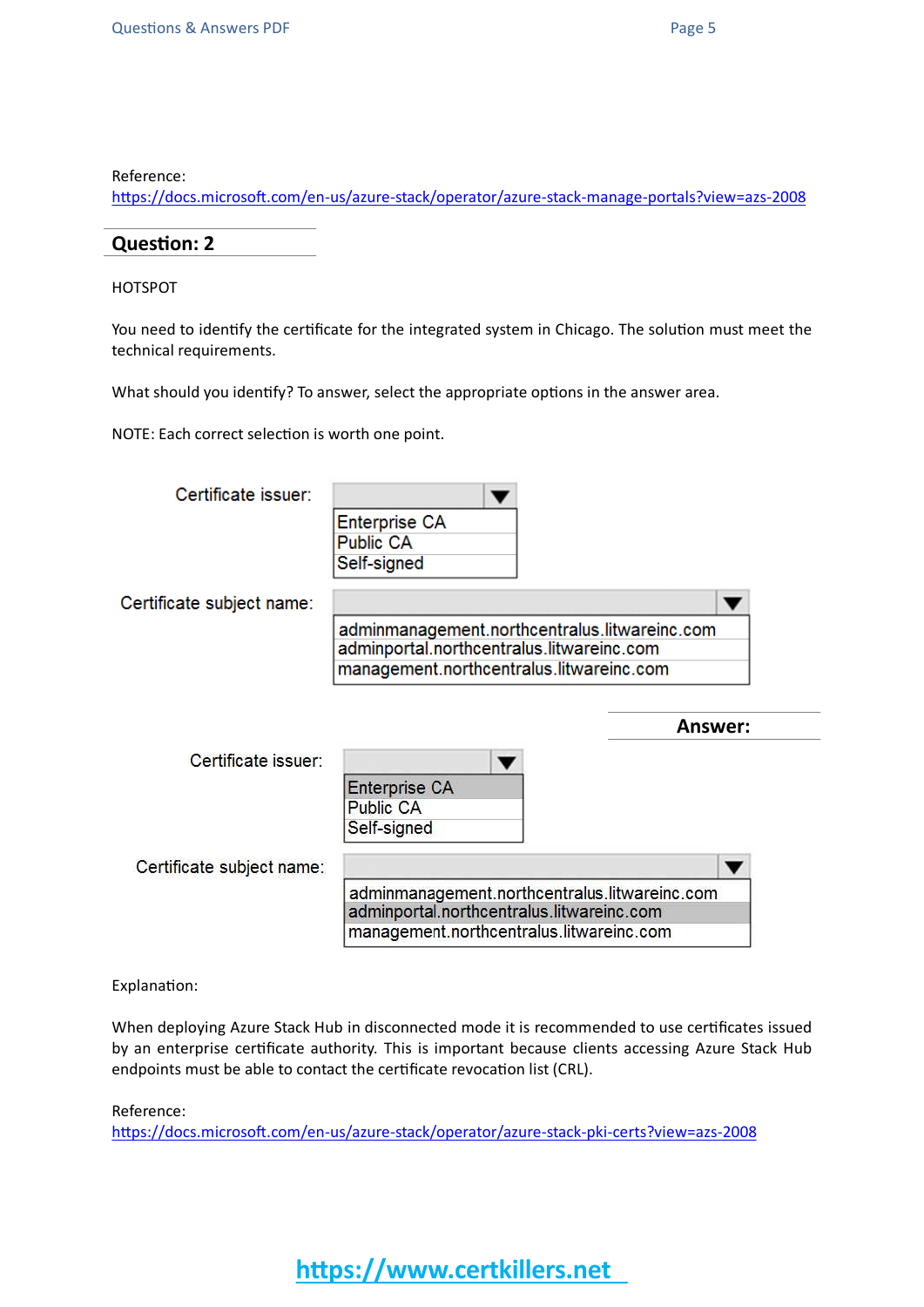#### **Question: 3**

#### **HOTSPOT**

You need to register the northcentralus region.

How should you complete the command? To answer, select the appropriate options in the answer area.

NOTE: Each correct selection is worth one point.

| Register-AzsEnvironment          | -PrivilegedEndpointCredential \$CloudAdminCred -PrivilegedEndpoint \$PrivilegedEndpoint                             |
|----------------------------------|---------------------------------------------------------------------------------------------------------------------|
| Register-AzureRmResourceProvider |                                                                                                                     |
| set-AzContex                     |                                                                                                                     |
| Set-AzsRegistration              |                                                                                                                     |
|                                  |                                                                                                                     |
| -BillingModel                    | -RegistrationName \$RegistrationName<br>$\blacktriangledown$                                                        |
| Capacity                         |                                                                                                                     |
| Development                      |                                                                                                                     |
| PavAsYouUse<br>Ruggedized        |                                                                                                                     |
|                                  |                                                                                                                     |
|                                  |                                                                                                                     |
|                                  |                                                                                                                     |
|                                  |                                                                                                                     |
|                                  |                                                                                                                     |
|                                  | Answer:                                                                                                             |
|                                  |                                                                                                                     |
|                                  |                                                                                                                     |
|                                  |                                                                                                                     |
|                                  | -PrivilegedEndpointCredential \$CloudAdminCred -PrivilegedEndpoint \$PrivilegedEndpoint<br>$\overline{\phantom{a}}$ |
| Register-AzsEnvironment          |                                                                                                                     |
| Register-AzureRmResourceProvider |                                                                                                                     |
| set-AzContex                     |                                                                                                                     |
| Set-AzsRegistration              |                                                                                                                     |
|                                  |                                                                                                                     |
|                                  |                                                                                                                     |
| -BillingModel                    | -RegistrationName \$RegistrationName<br>$\blacktriangledown$                                                        |
| Capacity                         |                                                                                                                     |
| Development                      |                                                                                                                     |
| PayAsYouUse<br>Ruggedized        |                                                                                                                     |

#### Reference:

[https://docs.microsoft.com/en-us/azure-stack/operator/azure-stack-registration?view=azs-](https://docs.microsoft.com/en-us/azure-stack/operator/azure-stack-registration?view=azs-2008&tabs=az1%2Caz2%2Caz3%2Caz4&pivots=state-disconnected)[2008&tabs=az1%2Caz2%2Caz3%2Caz4&pivots=state-disconnected](https://docs.microsoft.com/en-us/azure-stack/operator/azure-stack-registration?view=azs-2008&tabs=az1%2Caz2%2Caz3%2Caz4&pivots=state-disconnected)

#### **Question: 4**

HOTSPOT

You need to identify the authentication and authorization process for the integrated system in Chicago. The solution must meet the technical requirements.

What should you include in the solution? To answer, select the appropriate options in the answer area.

NOTE: Each correct selection is worth one point.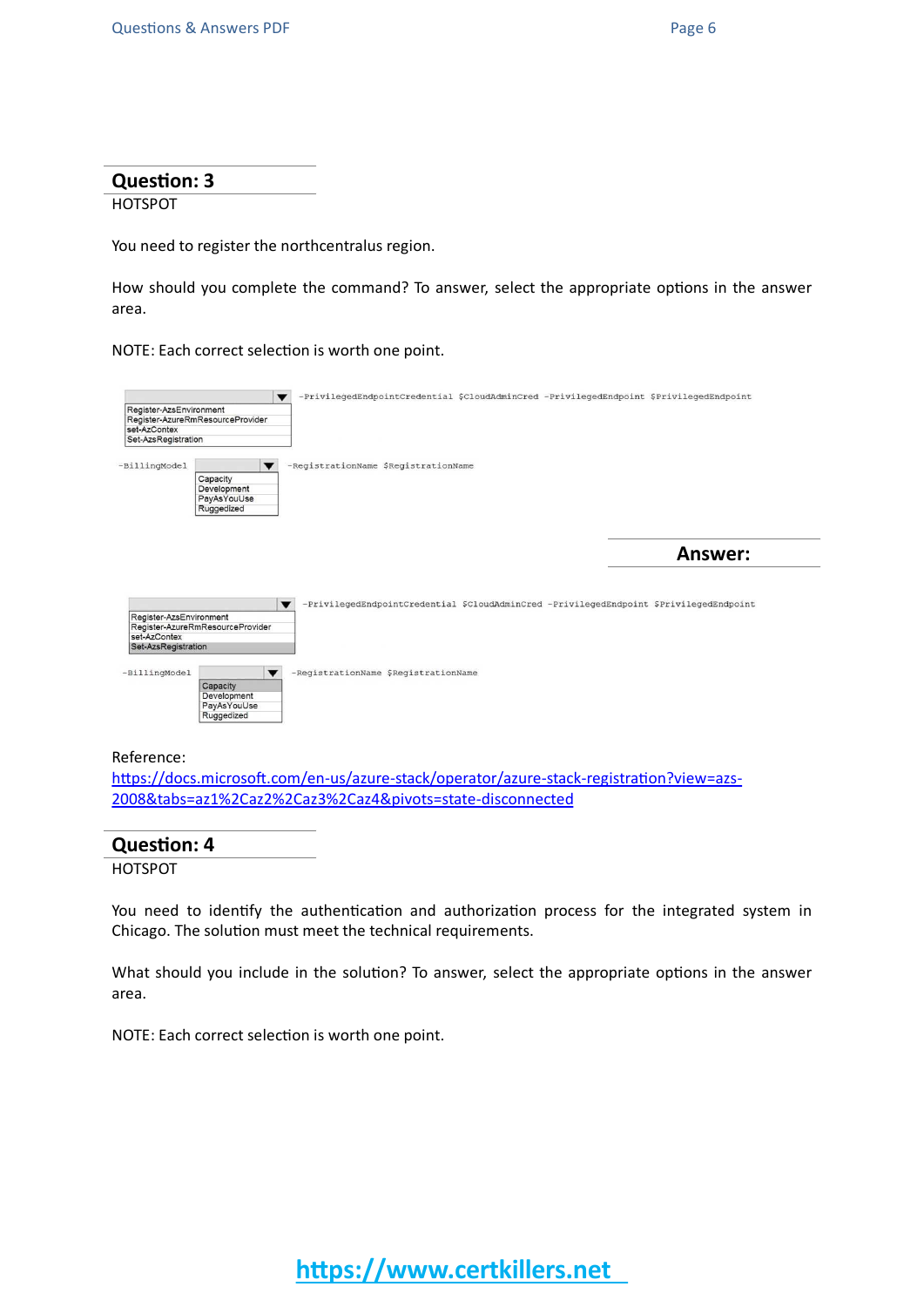| To configure authentication, create: |                                                                                                                                             |                |  |
|--------------------------------------|---------------------------------------------------------------------------------------------------------------------------------------------|----------------|--|
|                                      | An AD FS claims provider trust                                                                                                              |                |  |
|                                      | An AD FS relying party trust                                                                                                                |                |  |
|                                      | An Azure AD service principal                                                                                                               |                |  |
| To configure authorizaion, use:      |                                                                                                                                             |                |  |
|                                      | An Active Directory user account that has read access to Active Directory<br>An Azure AD service principal that has read access to Azure AD |                |  |
|                                      | An Azure AD user account that has read access to Azure AD                                                                                   |                |  |
|                                      |                                                                                                                                             |                |  |
|                                      |                                                                                                                                             |                |  |
|                                      |                                                                                                                                             | <b>Answer:</b> |  |
|                                      |                                                                                                                                             |                |  |
| To configure authentication, create: |                                                                                                                                             |                |  |
|                                      | An AD FS claims provider trust                                                                                                              |                |  |
|                                      | An AD FS relying party trust                                                                                                                |                |  |
|                                      | An Azure AD service principal                                                                                                               |                |  |
| To configure authorizaion, use:      |                                                                                                                                             |                |  |
|                                      | An Active Directory user account that has read access to Active Directory                                                                   |                |  |
|                                      | An Azure AD service principal that has read access to Azure AD                                                                              |                |  |
|                                      | An Azure AD user account that has read access to Azure AD                                                                                   |                |  |

Reference:

[https://docs.microsoft.com/en-us/azure-stack/operator/azure-stack-integrate-identity?view=azs-](https://docs.microsoft.com/en-us/azure-stack/operator/azure-stack-integrate-identity?view=azs-2008)[2008](https://docs.microsoft.com/en-us/azure-stack/operator/azure-stack-integrate-identity?view=azs-2008)

#### **Question: 5**

You need to identify the PEP information for the integrated system in Chicago. The solution must meet the technical requirements.

What should you use?

- A. the HLH configuration file
- B. the Get-AzsRegistrationToken cmdlet
- C. Properties on the Region management blade of the administrator portal
- D. the Help + support blade of the administrator portal

**Answer: C**

Reference:

https://docs.microsoft.com/en-us/azure-stack/operator/azure-stack-privileged-endpoint?view=azs-2008